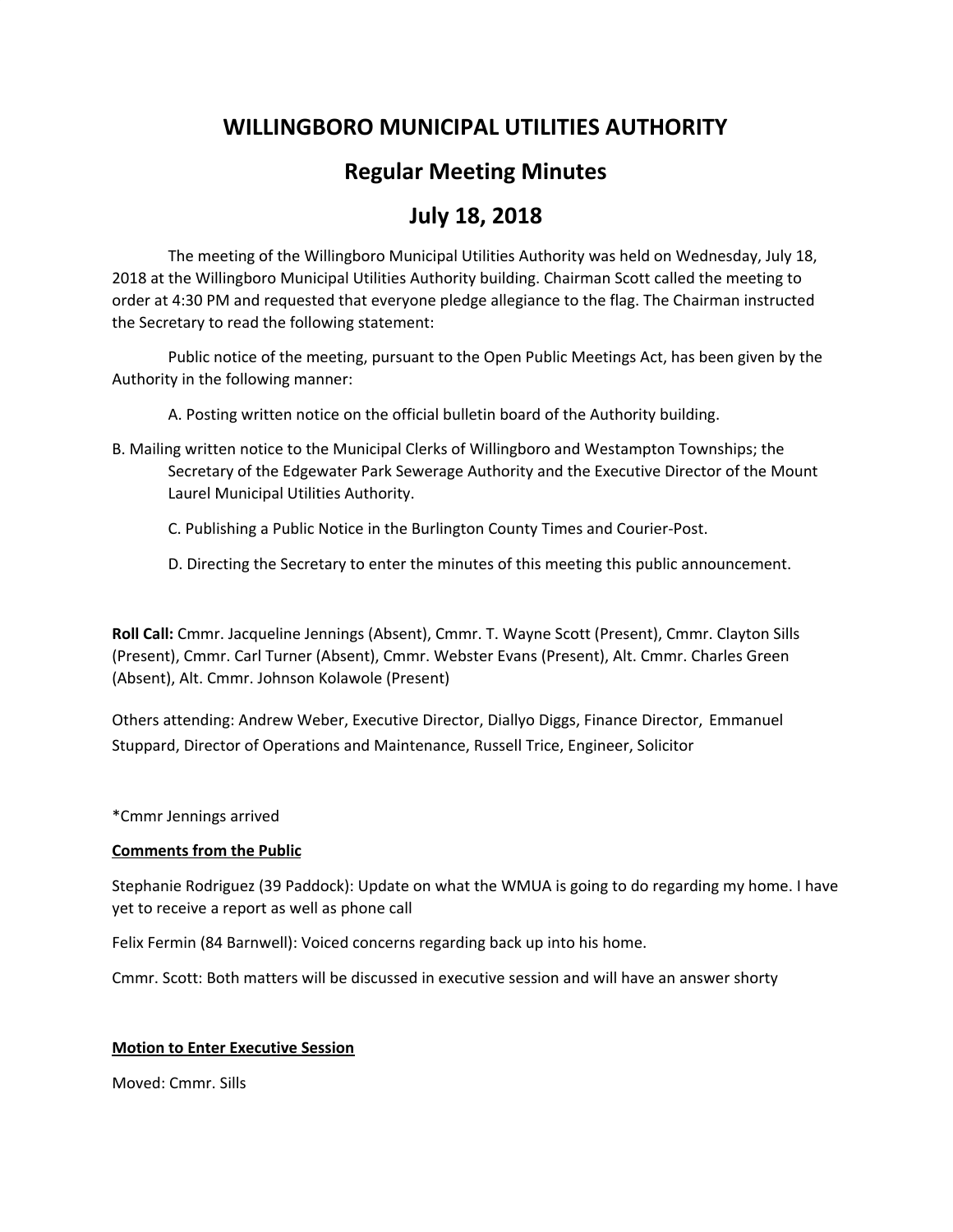Seconded: Cmmr. Jennings

**Roll Call:** Cmmr. Evans Yes, Cmmr. Jennings Yes, Cmmr Sills Yes, Cmmr. Scott Yes, Cmmr. Kolawole Yes

## **Motion to Exit Executive Session**

Moved: Cmmr. Jennings

Seconded: Cmmr. Sills

**Roll Call:** Cmmr. Evans Yes, Cmmr. Jennings Yes, Cmmr Sills Yes, Cmmr. Scott Yes, Cmmr. Kolawole Yes

\*Cmmr. Turner Arrived

# **Comments from the Public**

Solicitor declines both residents at 84 Barnwell and 43 Paddock.

# **Motion to Approve June 20, 2018 Regular Meeting Minutes**

Moved: Cmmr. Evans

Seconded: Cmmr. Sills

**Roll Call:** Cmmr. Evans Yes, Cmmr. Jennings Yes, Cmmr. Scott Abstain, Cmmr Sills Yes, Cmmr. Turner Yes

# **Treasurers Report**

Moved: Cmmr. Jennings Seconded: Cmmr. Evans **Roll Call:** Cmmr. Evans Yes, Cmmr. Jennings Yes, Cmmr. Scott, Cmmr Sills Yes, Cmmr. Turner Yes

## **Motion to receive Operations and Maintenance Report**

Moved: Cmmr. Jennings

Seconded: Cmmr. Sills

**Roll Call:** Cmmr. Evans Yes, Cmmr. Jennings Yes, Cmmr. Scott, Cmmr Sills Yes, Cmmr. Turner Yes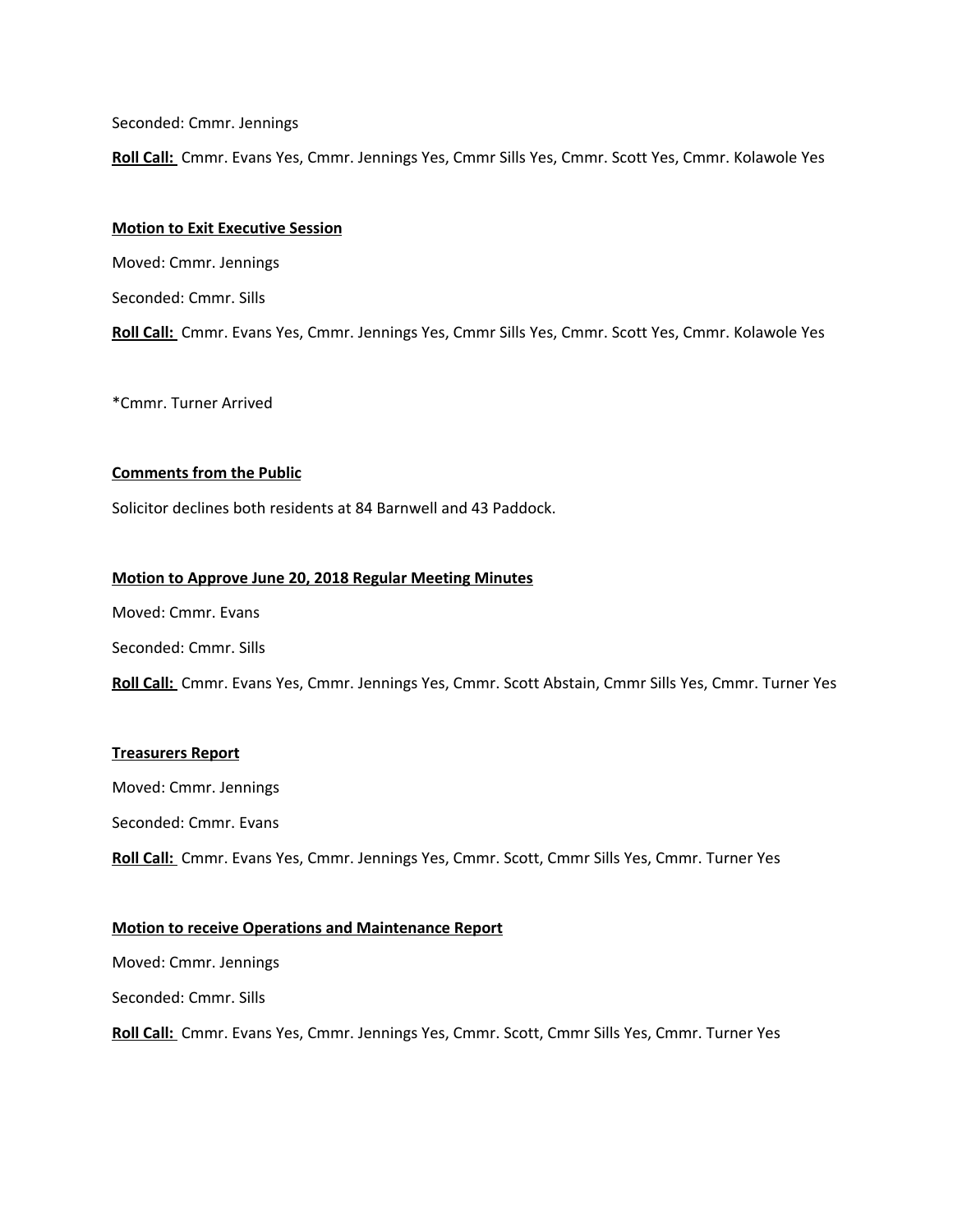# **Resolution 2018-7-18-1 Authorizing Purchase of Equipment that is on NJ State Contract PCP**

Moved: Cmmr. Turner

Seconded: Cmmr. Jennings

**Roll Call:** Cmmr. Evans Yes, Cmmr. Jennings Yes, Cmmr. Scott, Cmmr Sills Yes, Cmmr. Turner Yes

# **Resolution 2018-7-18-2 Authorizing Purchase of Equipment that is on NJ State Contract SYS**

Moved: Cmmr. Turner

Seconded: Cmmr. Jennings

**Roll Call:** Cmmr. Evans Yes, Cmmr. Jennings Yes, Cmmr. Scott, Cmmr Sills Yes, Cmmr. Turner Yes

# **Resolution 2018-7-18-3 Authorizing Purchase of Equipment that is on NJ State Contract WTP**

Moved: Cmmr. Turner

Seconded: Cmmr. Jennings

**Roll Call:** Cmmr. Evans Yes, Cmmr. Jennings Yes, Cmmr. Scott, Cmmr Sills Yes, Cmmr. Turner Yes

# **Resolution 2018-7-18-4 Award of Contract for Lab Testing and Analysis Services**

Moved: Cmmr. Jennings Seconded: Cmmr. Turner **Roll Call:** Cmmr. Evans Yes, Cmmr. Jennings Yes, Cmmr. Scott, Cmmr Sills Yes, Cmmr. Turner Yes

## **Motion to Receive Engineers Report**

Moved: Cmmr. Jennings

Seconded: Cmmr. Turner

**Roll Call:** Cmmr. Evans Yes, Cmmr. Jennings Yes, Cmmr. Scott, Cmmr Sills Yes, Cmmr. Turner Yes

# **Resolution 2018-7-18-5 Contract Modification No. 2 Contract No. 2016-3 WTP Backwash Pump Replacement**

Moved: Cmmr. Jennings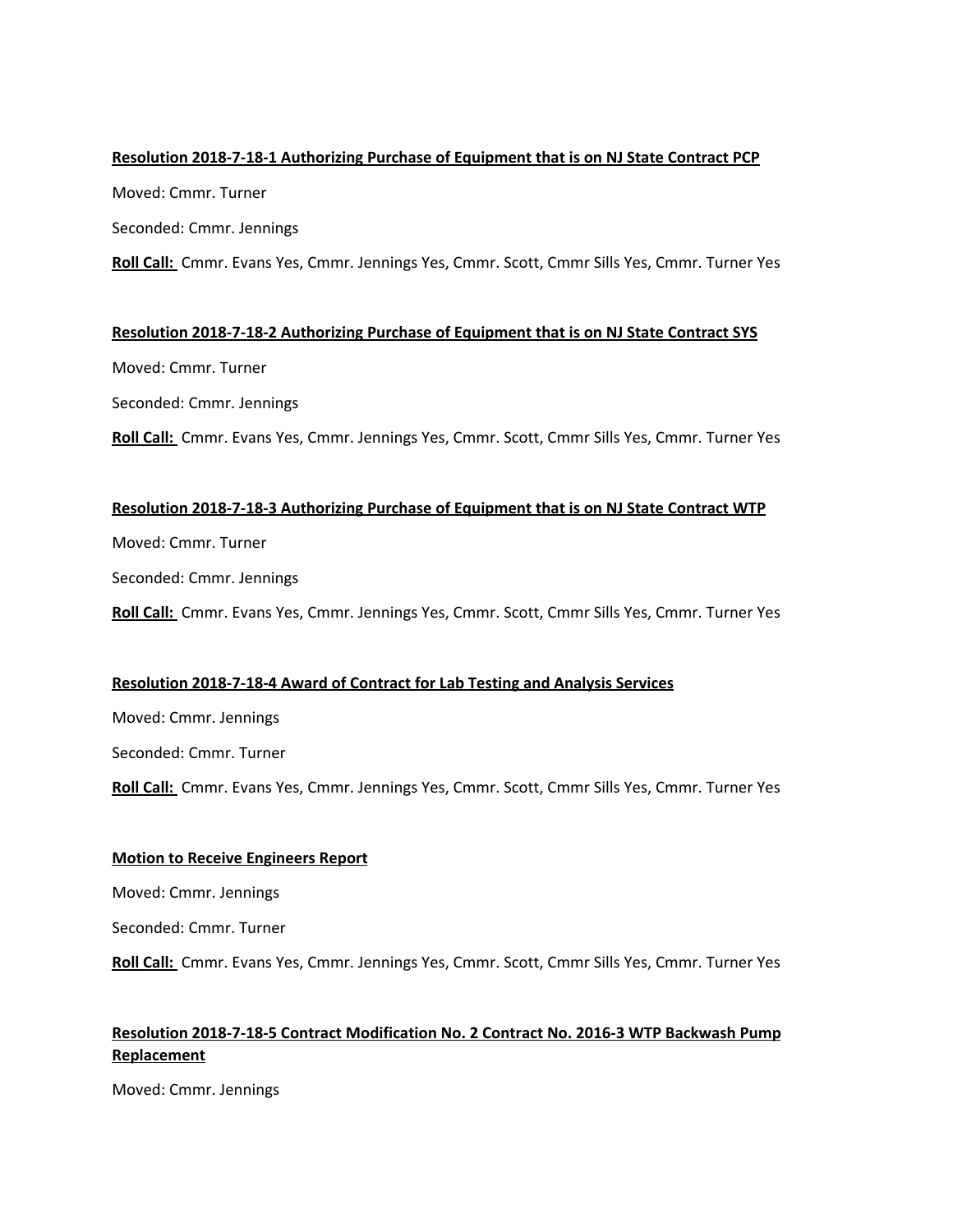## Seconded: Cmmr. Turner

#### **Discussion:**

Cmmr. Turner: Explain what this is.

R. Trice: To close this out

**Roll Call:** Cmmr. Evans Yes, Cmmr. Jennings Yes, Cmmr. Scott, Cmmr Sills Yes, Cmmr. Turner Yes

## **Executive Director Report**

Moved: Cmmr. Sills

Seconded: Cmmr. Turner

**Roll Call:** Cmmr. Evans Yes, Cmmr. Jennings Yes, Cmmr. Scott, Cmmr Sills Yes, Cmmr. Turner Yes

#### **Motion to Accept the Payment of Bills except 3**

Moved: Cmmr. Turner

Seconded: Cmmr. Jennings

**Roll Call:** Cmmr. Evans Yes to all except ones that pertains to me, Cmmr. Jennings Yes, Cmmr. Scott, Cmmr Sills Yes, Cmmr. Turner Yes

## **Comments from the Public**

P. Harvey: Where is the backwash pump going?

M. Stuppard: Main Water Treatment Plant

## **Motion to Enter Executive Session**

Moved: Cmmr. Jennings

Seconded: Cmmr. Evans

**Roll Call:** Cmmr. Evans Yes, Cmmr. Jennings Yes, Cmmr. Scott, Cmmr Sills Yes, Cmmr. Turner Yes

#### **Motion to Exit Executive Session**

Moved: Cmmr. Turner

Seconded: Cmmr. Jennings